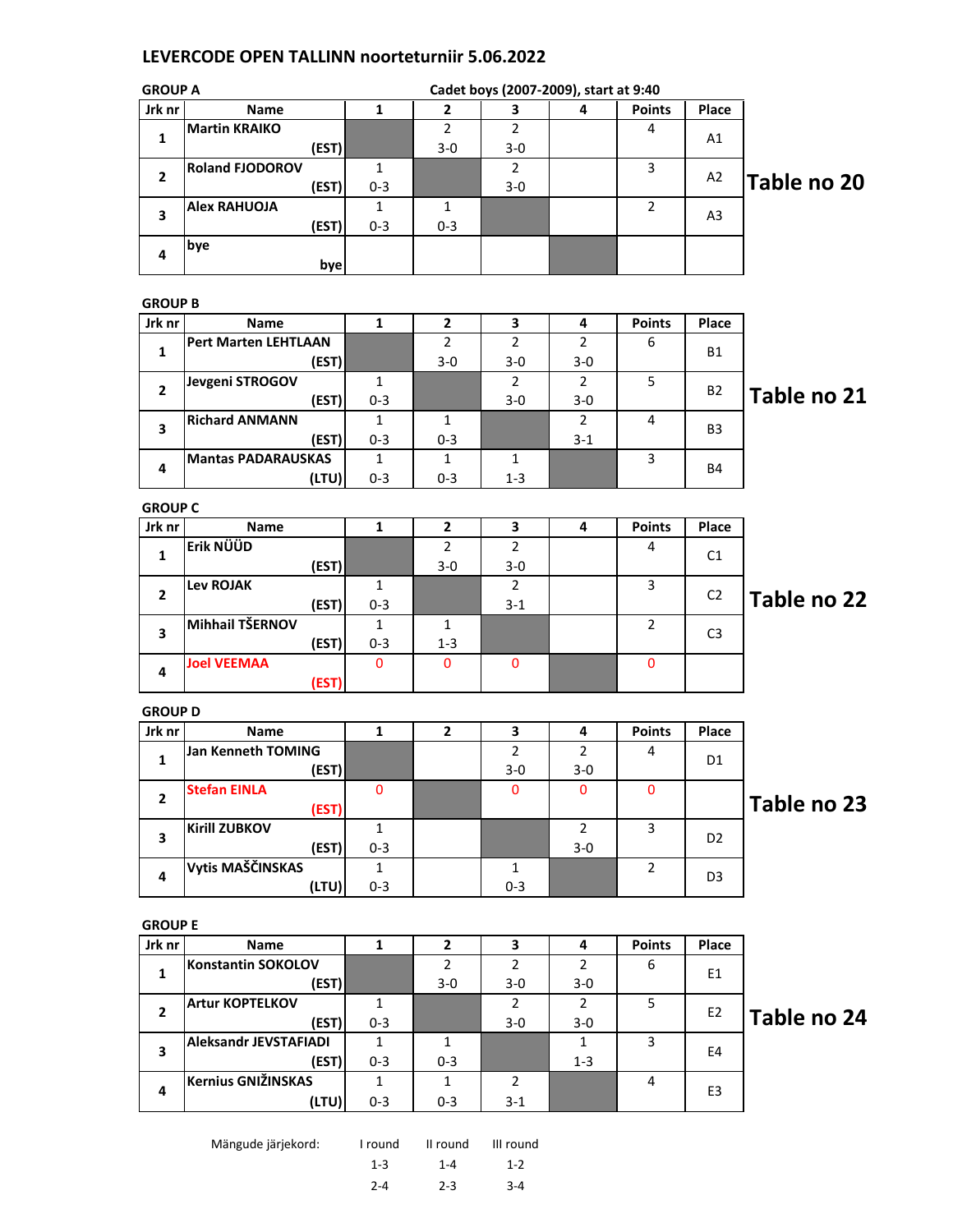GROUP F

| Jrk nr | Name                  |         |         | 3              | 4 | <b>Points</b> | Place          |             |
|--------|-----------------------|---------|---------|----------------|---|---------------|----------------|-------------|
| 1      | Frank Tomas TÜRI      |         |         | $\overline{2}$ |   | 4             | F <sub>1</sub> |             |
|        | (EST)                 |         | $3 - 0$ | $3 - 0$        |   |               |                |             |
| 2      | <b>Aaron SARAPUU</b>  |         |         | っ              |   | 3             | F <sub>2</sub> |             |
|        | (EST)                 | $0 - 3$ |         | $3-0$          |   |               |                | Table no 25 |
|        | <b>Dmitry PASHKOV</b> |         |         |                |   | 2             | F <sub>3</sub> |             |
| 3      | (EST)                 | $0 - 3$ | $0 - 3$ |                |   |               |                |             |
|        | bye                   |         |         |                |   |               |                |             |
| 4      | bye                   |         |         |                |   |               |                |             |

Mängude järjekord: I round II round III round

1-3 1-4 1-2 2-4 2-3 3-4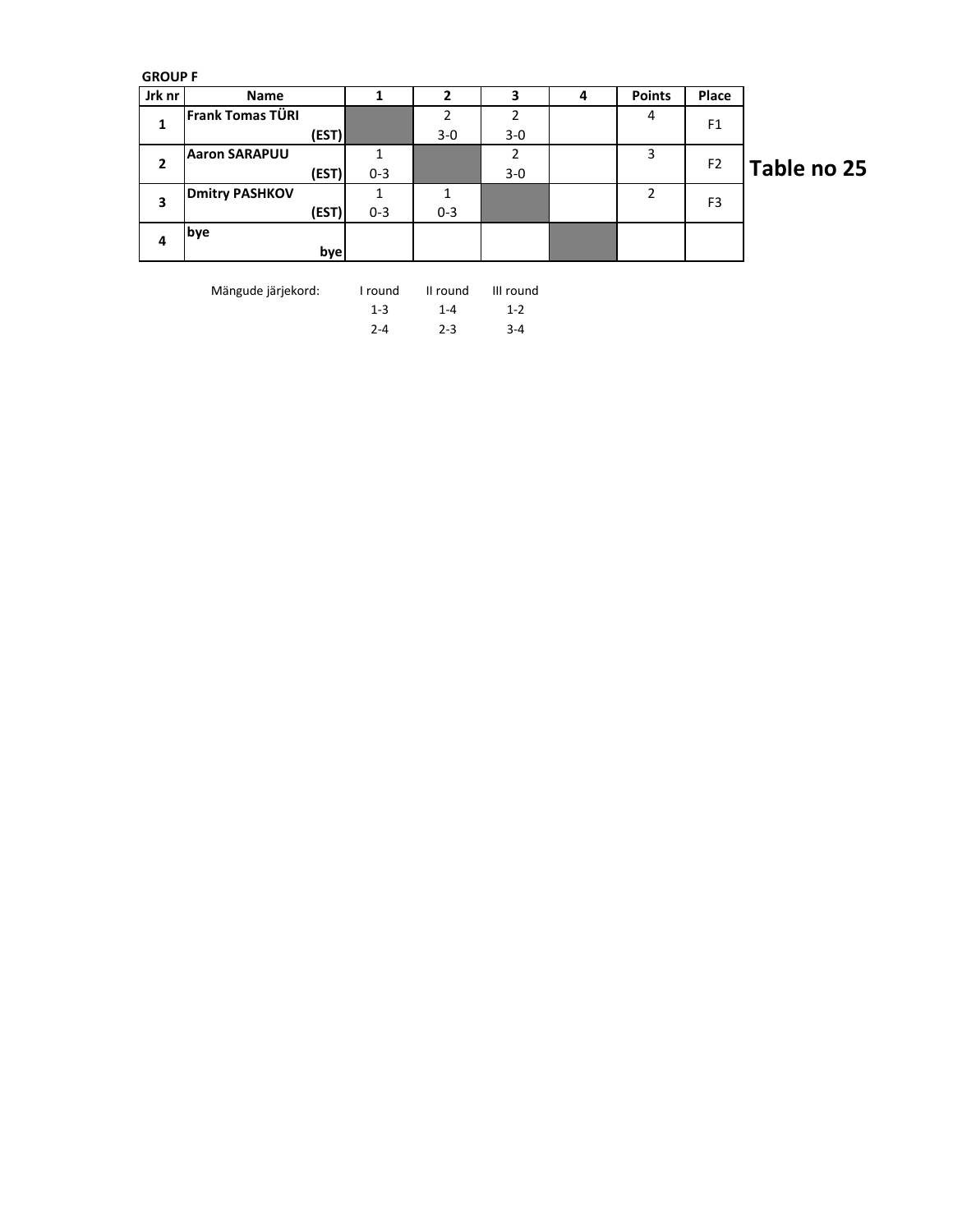## MÄNGUD/GAMES:

|         | <b>Group A</b>         |                        | 1. game  | 2. game  | 3. game  | 4. game | 5. game | <b>Result</b> |
|---------|------------------------|------------------------|----------|----------|----------|---------|---------|---------------|
| $1 - 3$ | <b>Martin KRAIKO</b>   | <b>Alex RAHUOJA</b>    | $11 - 5$ | $11-2$   | $11 - 7$ |         |         | $3-0$         |
| $2 - 4$ | <b>Roland FJODOROV</b> | lbve                   |          |          |          |         |         |               |
| $1 - 4$ | <b>Martin KRAIKO</b>   | <b>bye</b>             |          |          |          |         |         |               |
| $2 - 3$ | <b>Roland FJODOROV</b> | <b>Alex RAHUOJA</b>    | $11 - 8$ | $11 - 3$ | $11 - 5$ |         |         | $3-0$         |
| $1 - 2$ | <b>IMartin KRAIKO</b>  | <b>Roland FJODOROV</b> | $11-6$   | $11-9$   | $11 - 2$ |         |         | $3-0$         |
| $3 - 4$ | <b>Alex RAHUOJA</b>    | bye                    |          |          |          |         |         |               |

|         | <b>Group B</b>               |                           | 1. game  | 2. game  | 3. game  | 4. game  | 5. game | <b>Result</b> |
|---------|------------------------------|---------------------------|----------|----------|----------|----------|---------|---------------|
| $1 - 3$ | <b>IPert Marten LEHTLAAN</b> | <b>Richard ANMANN</b>     | $11-5$   | $11 - 7$ | $11-6$   |          |         | $3-0$         |
| $2 - 4$ | Jevgeni STROGOV              | <b>Mantas PADARAUSKAS</b> | $11 - 2$ | $11 - 5$ | $11 - 6$ |          |         | $3-0$         |
| $1 - 4$ | <b>Pert Marten LEHTLAAN</b>  | <b>Mantas PADARAUSKAS</b> | $11 - 5$ | $11 - 4$ | $11 - 3$ |          |         | $3-0$         |
| $2-3$   | Jevgeni STROGOV              | <b>Richard ANMANN</b>     | $11 - 4$ | $11 - 1$ | $11 - 4$ |          |         | $3 - 0$       |
| $1 - 2$ | <b>Pert Marten LEHTLAAN</b>  | Jevgeni STROGOV           | $11 - 6$ | $11-9$   | $11 - 4$ |          |         | $3 - 0$       |
| $3 - 4$ | <b>Richard ANMANN</b>        | <b>Mantas PADARAUSKAS</b> | $11-9$   | $8 - 11$ | $11-2$   | $11 - 7$ |         | $3 - 1$       |

|         | <b>Group C</b>         |                    | 1. game   | 2. game   | 3. game  | 4. game  | 5. game | <b>Result</b> |
|---------|------------------------|--------------------|-----------|-----------|----------|----------|---------|---------------|
| $1 - 3$ | Erik NÜÜD              | Mihhail TŠERNOV    | $11 - 3$  | $11-3$    | $11 - 7$ |          |         | $3 - 0$       |
| $2 - 4$ | Lev ROJAK              | <b>Joel VEEMAA</b> |           |           |          |          |         |               |
|         | 1-4 Erik NÜÜD          | <b>Joel VEEMAA</b> |           |           |          |          |         |               |
| $2 - 3$ | <b>Lev ROJAK</b>       | Mihhail TŠERNOV    | $11 - 7$  | $10 - 12$ | $11-9$   | $11 - 4$ |         | $3-1$         |
| $1 - 2$ | Erik NÜÜD              | <b>Lev ROJAK</b>   | $13 - 11$ | $11 - 8$  | $11-6$   |          |         | $3 - 0$       |
| $3 - 4$ | <b>Mihhail TŠERNOV</b> | <b>Joel VEEMAA</b> |           |           |          |          |         |               |

|          | <b>Group D</b>            |                         | 1. game  | 2. game  | 3. game  | 4. game | 5. game | <b>Result</b> |
|----------|---------------------------|-------------------------|----------|----------|----------|---------|---------|---------------|
| $1 - 3$  | Jan Kenneth TOMING        | <b>Kirill ZUBKOV</b>    | $11 - 7$ | $11 - 8$ | $11 - 8$ |         |         | $3-0$         |
| $2 - 4$  | <b>Stefan EINLA</b>       | <b>Vytis MAŠČINSKAS</b> |          |          |          |         |         |               |
| $1 - 4$  | <b>Jan Kenneth TOMING</b> | Vytis MAŠČINSKAS        | $11-3$   | $11 - 3$ | $11 - 8$ |         |         | $3-0$         |
| $12 - 3$ | <b>Stefan EINLA</b>       | <b>Kirill ZUBKOV</b>    |          |          |          |         |         |               |
| $1 - 2$  | <b>Jan Kenneth TOMING</b> | <b>Stefan EINLA</b>     |          |          |          |         |         |               |
| $3 - 4$  | <b>Kirill ZUBKOV</b>      | Vytis MAŠČINSKAS        | $11 - 5$ | $11 - 5$ | $11 - 1$ |         |         | $3-0$         |

|         | <b>Group E</b>            |                              | 1. game   | 2. game  | 3. game   | 4. game  | 5. game | Result  |
|---------|---------------------------|------------------------------|-----------|----------|-----------|----------|---------|---------|
| $1-3$   | Konstantin SOKOLOV        | <b>Aleksandr JEVSTAFIADI</b> | $11 - 6$  | $11 - 5$ | $11 - 7$  |          |         | $3 - 0$ |
| $2 - 4$ | <b>Artur KOPTELKOV</b>    | <b>Kernius GNIŽINSKAS</b>    | $13 - 11$ | $11 - 4$ | $11 - 7$  |          |         | $3 - 0$ |
| $1 - 4$ | <b>Konstantin SOKOLOV</b> | <b>Kernius GNIŽINSKAS</b>    | $11 - 5$  | $11 - 5$ | $11 - 7$  |          |         | $3 - 0$ |
| $2 - 3$ | <b>Artur KOPTELKOV</b>    | <b>Aleksandr JEVSTAFIADI</b> | $11 - 7$  | $11 - 4$ | $11 - 4$  |          |         | $3-0$   |
| $1 - 2$ | <b>Konstantin SOKOLOV</b> | <b>Artur KOPTELKOV</b>       | $11-2$    | $11 - 3$ | $12 - 10$ |          |         | $3 - 0$ |
| $3 - 4$ | Aleksandr JEVSTAFIADI     | <b>Kernius GNIŽINSKAS</b>    | $11-9$    | $8 - 11$ | $7 - 11$  | $6 - 11$ |         | $1 - 3$ |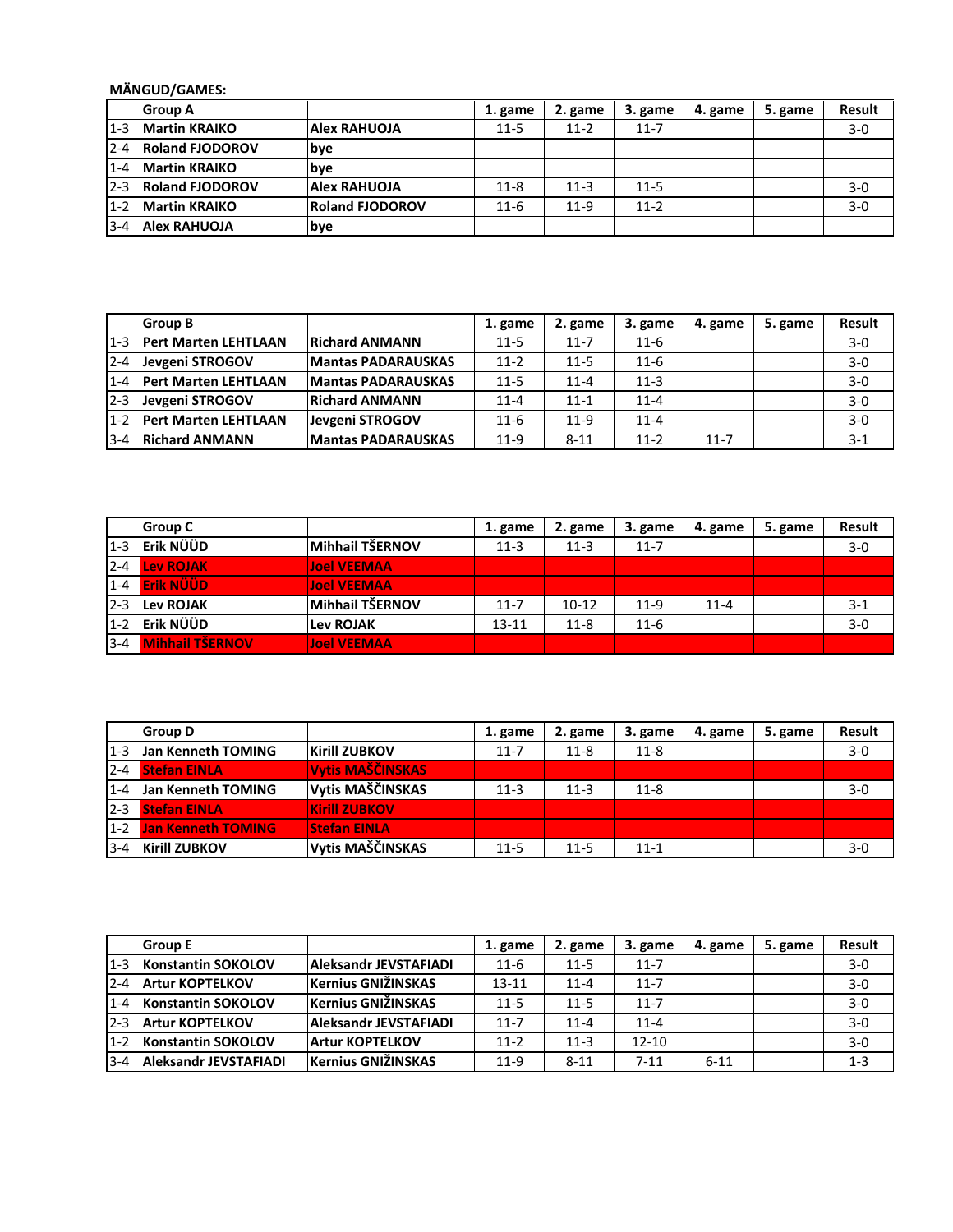|         | <b>Group F</b>          |                        | 1. game  | 2. game  | 3. game  | 4. game | 5. game | <b>Result</b> |
|---------|-------------------------|------------------------|----------|----------|----------|---------|---------|---------------|
| $1-3$   | <b>Frank Tomas TÜRI</b> | <b>IDmitry PASHKOV</b> | $11 - 5$ | $11 - 4$ | $11-6$   |         |         | $3-0$         |
| $2 - 4$ | <b>Aaron SARAPUU</b>    | <b>bye</b>             |          |          |          |         |         |               |
| $1 - 4$ | <b>Frank Tomas TÜRI</b> | <b>b</b> ve            |          |          |          |         |         |               |
| $2 - 3$ | <b>Aaron SARAPUU</b>    | <b>Dmitry PASHKOV</b>  | $11 - 4$ | $11 - 2$ | $11 - 5$ |         |         | $3-0$         |
| $1 - 2$ | <b>Frank Tomas TÜRI</b> | <b>Aaron SARAPUU</b>   | $11-6$   | $11 - 5$ | 11.aug   |         |         | $3-0$         |
| $3 - 4$ | <b>Dmitry PASHKOV</b>   | <b>bye</b>             |          |          |          |         |         |               |